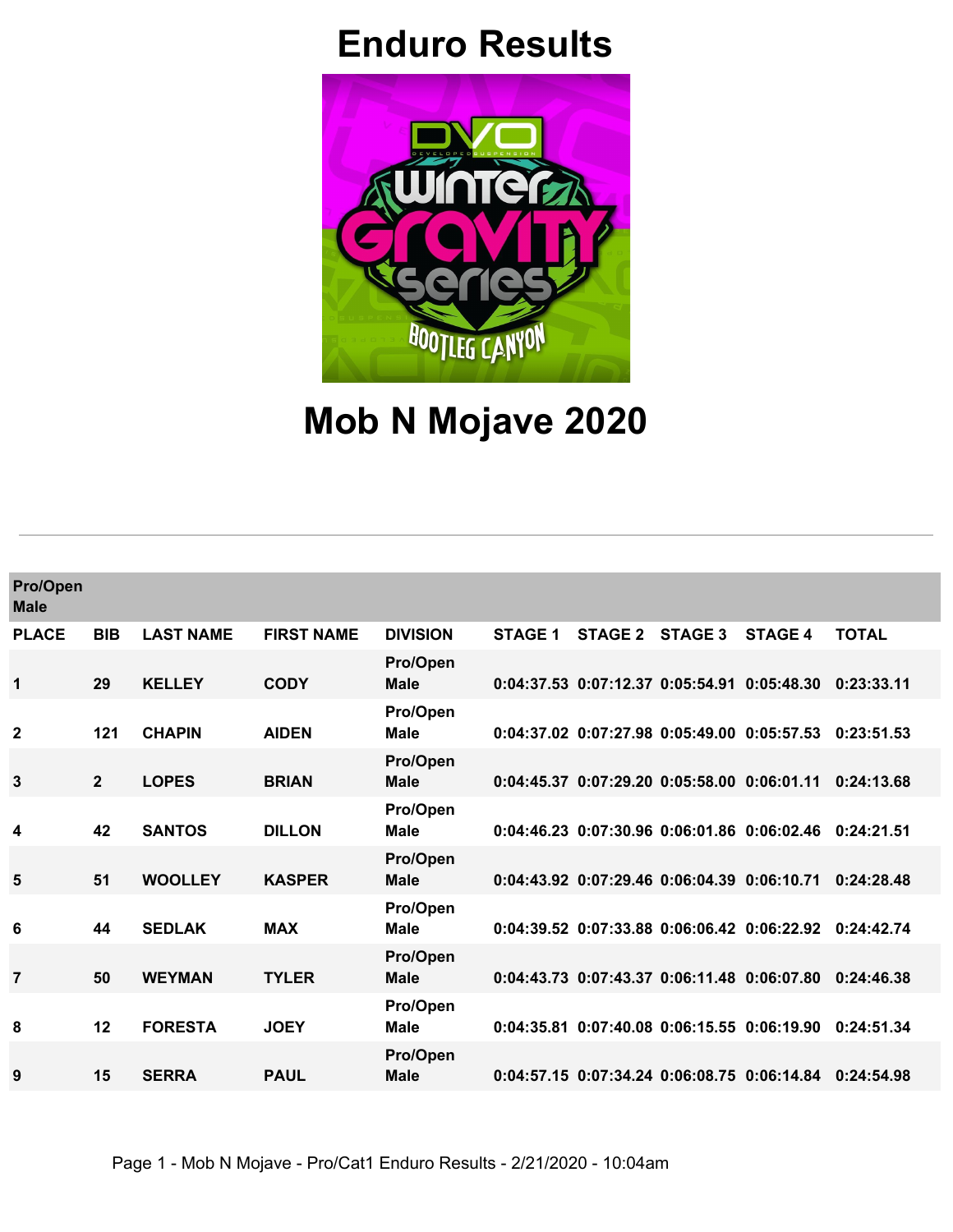| 40 | <b>PETERSON</b>                        | <b>COLTON</b>                                                                                     | Pro/Open<br><b>Male</b>                                                                                           |                                                                                                       |  |                                                                                                                                                                                                                                                                                                                                                                                                                                                                                                                                                                                                                                                                                                                                                                                                                                                                                                                                                                                                                                                                                                                                                                                                                                                                                                        |
|----|----------------------------------------|---------------------------------------------------------------------------------------------------|-------------------------------------------------------------------------------------------------------------------|-------------------------------------------------------------------------------------------------------|--|--------------------------------------------------------------------------------------------------------------------------------------------------------------------------------------------------------------------------------------------------------------------------------------------------------------------------------------------------------------------------------------------------------------------------------------------------------------------------------------------------------------------------------------------------------------------------------------------------------------------------------------------------------------------------------------------------------------------------------------------------------------------------------------------------------------------------------------------------------------------------------------------------------------------------------------------------------------------------------------------------------------------------------------------------------------------------------------------------------------------------------------------------------------------------------------------------------------------------------------------------------------------------------------------------------|
| 37 | <b>MORGAN</b>                          | <b>MYLES</b>                                                                                      | Pro/Open<br><b>Male</b>                                                                                           |                                                                                                       |  |                                                                                                                                                                                                                                                                                                                                                                                                                                                                                                                                                                                                                                                                                                                                                                                                                                                                                                                                                                                                                                                                                                                                                                                                                                                                                                        |
| 28 | <b>INGRAM</b>                          | <b>JAKE</b>                                                                                       | Pro/Open<br><b>Male</b>                                                                                           |                                                                                                       |  |                                                                                                                                                                                                                                                                                                                                                                                                                                                                                                                                                                                                                                                                                                                                                                                                                                                                                                                                                                                                                                                                                                                                                                                                                                                                                                        |
| 30 | <b>KNISS</b>                           | <b>WARREN</b>                                                                                     | Pro/Open<br><b>Male</b>                                                                                           |                                                                                                       |  |                                                                                                                                                                                                                                                                                                                                                                                                                                                                                                                                                                                                                                                                                                                                                                                                                                                                                                                                                                                                                                                                                                                                                                                                                                                                                                        |
| 80 | <b>CISAR</b>                           | <b>STEVEN</b>                                                                                     | Pro/Open<br><b>Male</b>                                                                                           |                                                                                                       |  |                                                                                                                                                                                                                                                                                                                                                                                                                                                                                                                                                                                                                                                                                                                                                                                                                                                                                                                                                                                                                                                                                                                                                                                                                                                                                                        |
| 23 | <b>DAVIS</b>                           | <b>JUBAL</b>                                                                                      | Pro/Open<br><b>Male</b>                                                                                           |                                                                                                       |  | 0:25:33.97                                                                                                                                                                                                                                                                                                                                                                                                                                                                                                                                                                                                                                                                                                                                                                                                                                                                                                                                                                                                                                                                                                                                                                                                                                                                                             |
| 49 | <b>VEZINA</b>                          | <b>MCKAY</b>                                                                                      | Pro/Open<br><b>Male</b>                                                                                           |                                                                                                       |  |                                                                                                                                                                                                                                                                                                                                                                                                                                                                                                                                                                                                                                                                                                                                                                                                                                                                                                                                                                                                                                                                                                                                                                                                                                                                                                        |
| 19 | <b>ARNOLD</b>                          | <b>PARKER</b>                                                                                     | Pro/Open<br><b>Male</b>                                                                                           |                                                                                                       |  |                                                                                                                                                                                                                                                                                                                                                                                                                                                                                                                                                                                                                                                                                                                                                                                                                                                                                                                                                                                                                                                                                                                                                                                                                                                                                                        |
| 36 | <b>MERRILL</b>                         | <b>DUGAN</b>                                                                                      | Pro/Open<br><b>Male</b>                                                                                           |                                                                                                       |  |                                                                                                                                                                                                                                                                                                                                                                                                                                                                                                                                                                                                                                                                                                                                                                                                                                                                                                                                                                                                                                                                                                                                                                                                                                                                                                        |
| 71 | <b>MEJIA</b>                           | <b>TREVOR</b>                                                                                     | Pro/Open<br><b>Male</b>                                                                                           |                                                                                                       |  |                                                                                                                                                                                                                                                                                                                                                                                                                                                                                                                                                                                                                                                                                                                                                                                                                                                                                                                                                                                                                                                                                                                                                                                                                                                                                                        |
| 24 | <b>DAVIS</b>                           | <b>OWEN</b>                                                                                       | Pro/Open<br><b>Male</b>                                                                                           |                                                                                                       |  |                                                                                                                                                                                                                                                                                                                                                                                                                                                                                                                                                                                                                                                                                                                                                                                                                                                                                                                                                                                                                                                                                                                                                                                                                                                                                                        |
| 25 | <b>DOTSENKO</b>                        | <b>PAUL</b>                                                                                       | Pro/Open<br><b>Male</b>                                                                                           |                                                                                                       |  |                                                                                                                                                                                                                                                                                                                                                                                                                                                                                                                                                                                                                                                                                                                                                                                                                                                                                                                                                                                                                                                                                                                                                                                                                                                                                                        |
| 55 | <b>HAMANN</b>                          | <b>JORGEN</b>                                                                                     | Pro/Open<br><b>Male</b>                                                                                           |                                                                                                       |  |                                                                                                                                                                                                                                                                                                                                                                                                                                                                                                                                                                                                                                                                                                                                                                                                                                                                                                                                                                                                                                                                                                                                                                                                                                                                                                        |
| 75 | <b>MASSON</b>                          | <b>CODY</b>                                                                                       | Pro/Open<br><b>Male</b>                                                                                           |                                                                                                       |  | 0:26:38.39                                                                                                                                                                                                                                                                                                                                                                                                                                                                                                                                                                                                                                                                                                                                                                                                                                                                                                                                                                                                                                                                                                                                                                                                                                                                                             |
|    |                                        |                                                                                                   | Pro/Open                                                                                                          |                                                                                                       |  |                                                                                                                                                                                                                                                                                                                                                                                                                                                                                                                                                                                                                                                                                                                                                                                                                                                                                                                                                                                                                                                                                                                                                                                                                                                                                                        |
|    |                                        |                                                                                                   | Pro/Open                                                                                                          |                                                                                                       |  |                                                                                                                                                                                                                                                                                                                                                                                                                                                                                                                                                                                                                                                                                                                                                                                                                                                                                                                                                                                                                                                                                                                                                                                                                                                                                                        |
|    |                                        |                                                                                                   | Pro/Open                                                                                                          |                                                                                                       |  |                                                                                                                                                                                                                                                                                                                                                                                                                                                                                                                                                                                                                                                                                                                                                                                                                                                                                                                                                                                                                                                                                                                                                                                                                                                                                                        |
|    |                                        |                                                                                                   | Pro/Open                                                                                                          |                                                                                                       |  |                                                                                                                                                                                                                                                                                                                                                                                                                                                                                                                                                                                                                                                                                                                                                                                                                                                                                                                                                                                                                                                                                                                                                                                                                                                                                                        |
|    |                                        |                                                                                                   | Pro/Open                                                                                                          |                                                                                                       |  |                                                                                                                                                                                                                                                                                                                                                                                                                                                                                                                                                                                                                                                                                                                                                                                                                                                                                                                                                                                                                                                                                                                                                                                                                                                                                                        |
|    |                                        |                                                                                                   | Pro/Open                                                                                                          |                                                                                                       |  |                                                                                                                                                                                                                                                                                                                                                                                                                                                                                                                                                                                                                                                                                                                                                                                                                                                                                                                                                                                                                                                                                                                                                                                                                                                                                                        |
|    |                                        |                                                                                                   | Pro/Open                                                                                                          |                                                                                                       |  |                                                                                                                                                                                                                                                                                                                                                                                                                                                                                                                                                                                                                                                                                                                                                                                                                                                                                                                                                                                                                                                                                                                                                                                                                                                                                                        |
| 22 | <b>BUTLER-WOO</b><br><b>DHOUSE</b>     | <b>SAM</b>                                                                                        | Pro/Open<br><b>Male</b>                                                                                           |                                                                                                       |  |                                                                                                                                                                                                                                                                                                                                                                                                                                                                                                                                                                                                                                                                                                                                                                                                                                                                                                                                                                                                                                                                                                                                                                                                                                                                                                        |
|    | 18<br>16<br>59<br>21<br>56<br>31<br>61 | <b>ALBERT</b><br><b>ULMER</b><br><b>ANDERSON</b><br><b>BROWN</b><br><b>LICOS</b><br><b>LANDIS</b> | <b>DAN</b><br><b>NAISH</b><br><b>PETE</b><br><b>ROB</b><br><b>MARK</b><br><b>RYAN</b><br><b>BROTHERTON TOBIAS</b> | <b>Male</b><br><b>Male</b><br><b>Male</b><br><b>Male</b><br><b>Male</b><br><b>Male</b><br><b>Male</b> |  | 0:04:56.66 0:07:29.00 0:06:15.84 0:06:13.75 0:24:55.25<br>0:04:42.29 0:07:41.57 0:06:19.52 0:06:16.25 0:24:59.63<br>0:05:01.73 0:07:40.85 0:06:08.15 0:06:10.40 0:25:01.13<br>0:04:37.75 0:08:02.07 0:06:19.71 0:06:15.50 0:25:15.03<br>0:05:00.83 0:07:58.84 0:06:11.00 0:06:16.00 0:25:26.67<br>0:04:46.27 0:08:09.39 0:06:20.58 0:06:17.73<br>0:04:27.62 0:09:19.62 0:05:56.11 0:05:54.17 0:25:37.52<br>0:05:06.36 0:07:54.69 0:06:24.28 0:06:22.40 0:25:47.73<br>0:05:14.78 0:07:52.00 0:06:41.00 0:06:16.00 0:26:03.78<br>0:05:06.04 0:08:02.29 0:06:27.00 0:06:29.00 0:26:04.33<br>0:04:57.96 0:08:10.74 0:06:31.33 0:06:32.38 0:26:12.41<br>0:05:16.66 0:08:05.96 0:06:28.02 0:06:32.06 0:26:22.70<br>0:05:21.03  0:08:14.49  0:06:36.18  0:06:18.86  0:26:30.56<br>0:05:06.00 0:08:24.24 0:06:32.00 0:06:36.15<br>0:05:14.93 0:08:39.39 0:06:19.26 0:06:24.92 0:26:38.50<br>0:05:36.45 0:08:07.11 0:06:30.48 0:06:32.01 0:26:46.05<br>0:05:49.56 0:07:55.75 0:06:31.48 0:06:30.33 0:26:47.12<br>0:05:53.21 0:08:23.72 0:06:26.15 0:06:22.77 0:27:05.85<br>0:05:12.45 0:08:28.47 0:06:42.13 0:06:45.83 0:27:08.88<br>0:05:13.53 0:08:22.21 0:06:43.63 0:06:53.03 0:27:12.40<br>0:05:18.83 0:08:22.53 0:06:43.42 0:06:50.43 0:27:15.21<br>0:05:31.63 0:08:19.66 0:06:46.74 0:06:39.55 0:27:17.58 |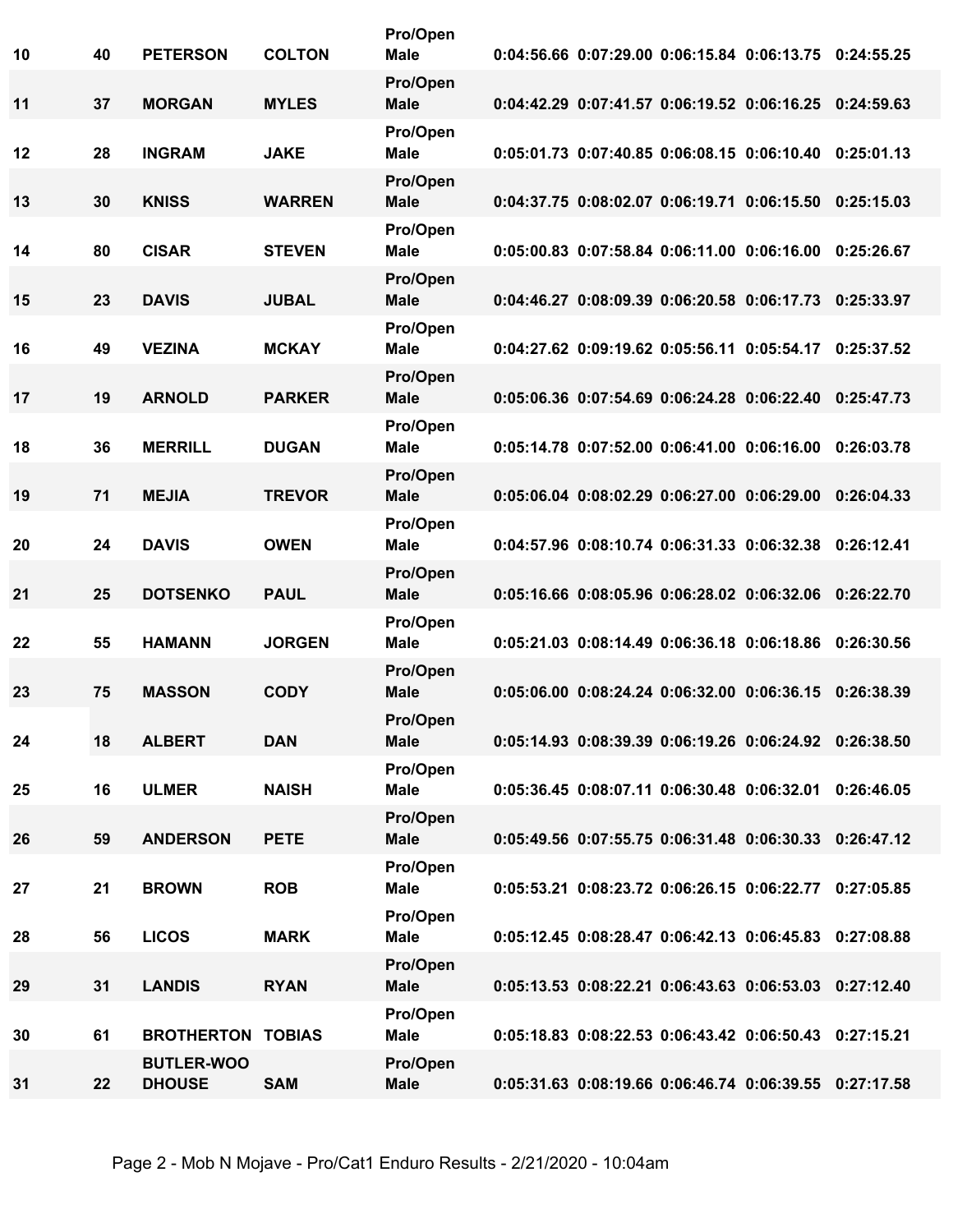| 32 | 67 | <b>STALLARD</b> | <b>TRENT</b>   | Pro/Open<br><b>Male</b> |                    |                |                | 0:05:09.12 0:08:36.68 0:06:56.59 0:07:01.39 0:27:43.78           |                |
|----|----|-----------------|----------------|-------------------------|--------------------|----------------|----------------|------------------------------------------------------------------|----------------|
| 33 | 95 | <b>GARSON</b>   | <b>FIELDS</b>  | Pro/Open<br><b>Male</b> |                    |                |                | $0:05:33.39$ $0:08:29.88$ $0:06:48.00$ $0:06:53.11$ $0:27:44.38$ |                |
| 34 | 27 | <b>HICKEY</b>   | <b>KYLE</b>    | Pro/Open<br><b>Male</b> |                    |                |                | 0:05:24.76 0:08:42.62 0:06:49.72 0:06:50.30 0:27:47.40           |                |
| 35 | 65 | <b>NOORDA</b>   | <b>NICK</b>    | Pro/Open<br><b>Male</b> |                    |                |                | 0:05:55.12 0:08:20.33 0:06:43.06 0:06:51.00 0:27:49.51           |                |
| 36 | 54 | <b>EASON</b>    | <b>JOHNNY</b>  | Pro/Open<br><b>Male</b> |                    |                |                | 0:05:43.06 0:08:39.04 0:06:53.47 0:07:01.32 0:28:16.89           |                |
| 37 | 66 | <b>NYSTROM</b>  | <b>ANDERS</b>  | Pro/Open<br><b>Male</b> |                    |                |                | 0:05:47.96 0:08:59.04 0:07:08.36 0:07:01.90 0:28:57.26           |                |
| 38 | 45 | <b>SIMS</b>     | <b>CHANCE</b>  | Pro/Open<br><b>Male</b> |                    |                |                | 0:06:34.00 0:09:19.99 0:06:28.20 0:06:37.16 0:28:59.35           |                |
| 39 | 64 | <b>JOHNSON</b>  | <b>SCOTT</b>   | Pro/Open<br><b>Male</b> |                    |                |                | 0:05:19.02 0:10:22.71 0:06:55.15 0:06:27.15 0:29:04.03           |                |
| 40 | 62 | <b>HOUK</b>     | <b>JON</b>     | Pro/Open<br><b>Male</b> |                    |                |                | 0:06:46.03 0:09:03.14 0:06:59.07 0:06:48.21                      | 0:29:36.45     |
| 41 | 58 | <b>WROBEL</b>   | <b>KAJ</b>     | Pro/Open<br><b>Male</b> |                    |                |                | 0:08:25.38 0:08:26.94 0:06:53.82 0:06:47.10 0:30:33.24           |                |
| 42 | 26 | <b>HACKNEY</b>  | <b>WATT</b>    | Pro/Open<br><b>Male</b> |                    |                |                | 0:07:26.99 0:09:08.12 0:07:07.17 0:07:17.21                      | 0:30:59.49     |
| 43 | 47 | <b>ULRICH</b>   | <b>MICHAEL</b> | Pro/Open<br><b>Male</b> |                    |                |                | 0:07:09.05 0:10:42.91 0:07:59.08 0:07:57.94 0:33:48.98           |                |
| X  | 43 | <b>SCRANTON</b> | <b>GAVYN</b>   | Pro/Open<br>Male        | <b>No Time</b>     | <b>No Time</b> | <b>No Time</b> | No Time                                                          | <b>No Time</b> |
| X  | 46 | <b>TRAINER</b>  | <b>MYLES</b>   | Pro/Open<br><b>Male</b> | <b>No Time</b>     | No Time        | <b>No Time</b> | No Time                                                          | <b>No Time</b> |
| X  | 48 | <b>VANEK</b>    | <b>DYLAN</b>   | Pro/Open<br><b>Male</b> | No Time            | <b>No Time</b> | No Time        | No Time                                                          | <b>No Time</b> |
| X  | 57 | <b>WARREN</b>   | <b>CARTER</b>  | Pro/Open<br><b>Male</b> | No Time            | No Time        | <b>No Time</b> | No Time                                                          | <b>No Time</b> |
| X  | 63 | <b>JENSEN</b>   | <b>DEREK</b>   | Pro/Open<br>Male        | No Time            | No Time        | No Time        | No Time                                                          | No Time        |
| X  | 68 | <b>TULLIS</b>   | <b>JASON</b>   | Pro/Open<br><b>Male</b> | 0:06:03.62 No Time |                | <b>No Time</b> | No Time                                                          | <b>No Time</b> |
|    |    |                 |                |                         |                    |                |                |                                                                  |                |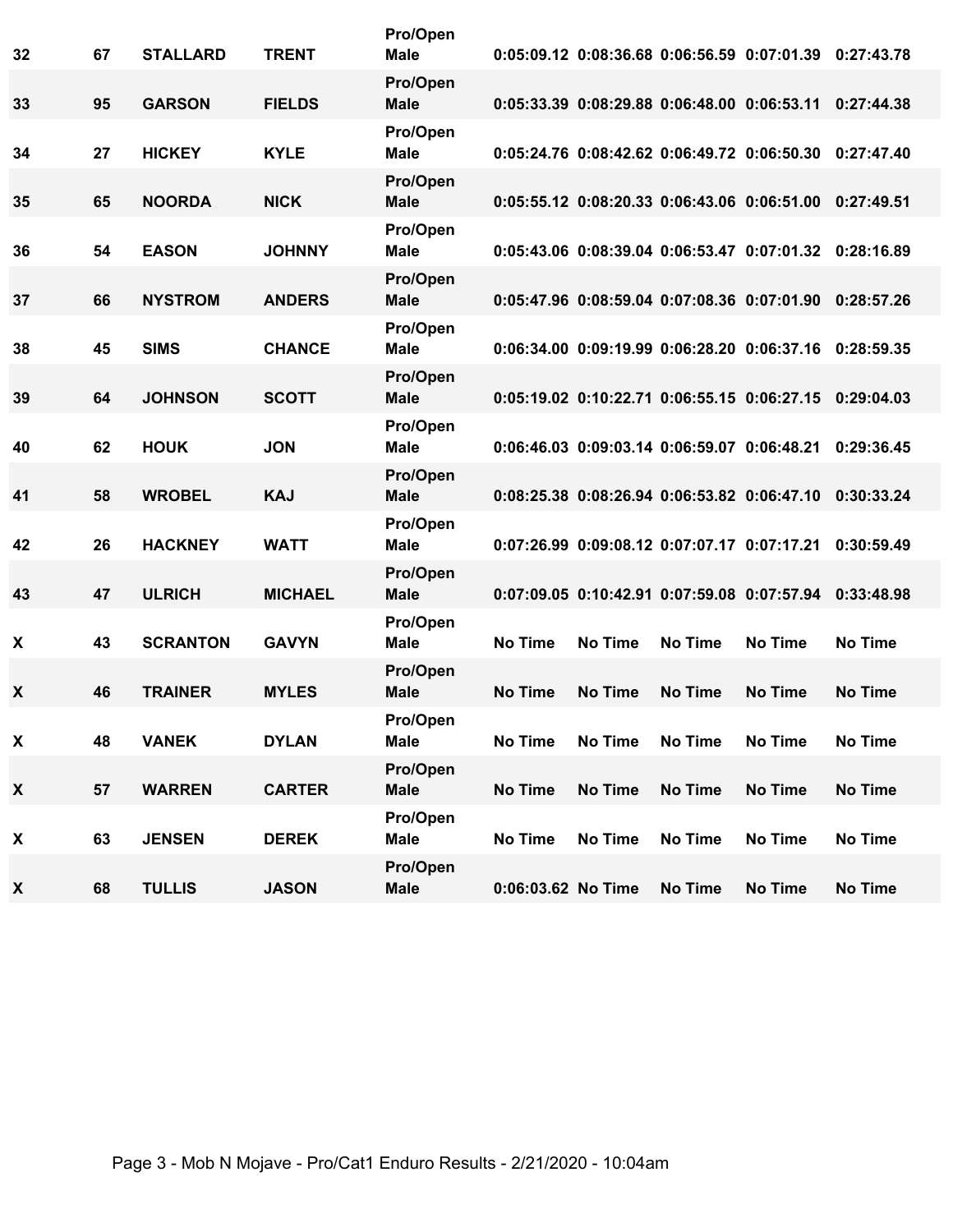| <b>Pro/Open</b><br><b>Female</b> |            |                                  |                   |                           |                    |                |                                             |                                             |                |
|----------------------------------|------------|----------------------------------|-------------------|---------------------------|--------------------|----------------|---------------------------------------------|---------------------------------------------|----------------|
| <b>PLACE</b>                     | <b>BIB</b> | <b>LAST NAME</b>                 | <b>FIRST NAME</b> | <b>DIVISION</b>           | <b>STAGE 1</b>     | <b>STAGE 2</b> | <b>STAGE 3</b>                              | <b>STAGE 4</b>                              | <b>TOTAL</b>   |
| 1                                | 32         | <b>LANTHIER</b><br><b>NADEAU</b> | <b>ANDREANE</b>   | Pro/Open<br><b>Female</b> |                    |                | 0:05:24.70 0:08:39.38 0:06:49.85 0:06:48.39 |                                             | 0:27:42.32     |
| $\mathbf{2}$                     | 38         | <b>MORRISON</b>                  | <b>AMY</b>        | Pro/Open<br><b>Female</b> |                    |                |                                             | 0:05:41.22 0:08:58.63 0:06:50.67 0:06:51.29 | 0:28:21.81     |
| 3                                | 34         | <b>LEGGETT</b>                   | <b>ALICIA</b>     | Pro/Open<br><b>Female</b> |                    |                |                                             | 0:05:52.69 0:08:38.79 0:06:56.41 0:07:03.19 | 0:28:31.08     |
| 4                                | 69         | <b>WESTERMANN LIA</b>            |                   | Pro/Open<br><b>Female</b> |                    |                |                                             | 0:05:41.04 0:08:57.72 0:07:03.04 0:06:59.46 | 0:28:41.26     |
| 5                                | 39         | <b>NAUGHTON</b>                  | <b>ISABELLA</b>   | Pro/Open<br><b>Female</b> |                    |                |                                             | 0:05:30.00 0:08:54.36 0:07:24.57 0:07:13.85 | 0:29:02.78     |
| 6                                | 20         | <b>BINGHAM</b>                   | <b>LAUREN</b>     | Pro/Open<br><b>Female</b> |                    |                |                                             | 0:06:14.88 0:09:07.49 0:07:08.15 0:07:11.93 | 0:29:42.45     |
| $\overline{7}$                   | 33         | <b>LAROUCHE</b>                  | <b>INGRID</b>     | Pro/Open<br><b>Female</b> |                    |                |                                             | 0:06:01.06 0:09:16.93 0:07:14.42 0:07:18.98 | 0:29:51.39     |
| 8                                | 99         | <b>AMANDA</b>                    | <b>PROPST</b>     | Pro/Open<br><b>Female</b> |                    |                |                                             | 0:06:36.00 0:09:13.22 0:07:16.00 0:07:06.00 | 0:30:11.22     |
| 9                                | 41         | <b>PRICE</b>                     | <b>AMBER</b>      | Pro/Open<br><b>Female</b> |                    |                |                                             | 0:08:28.00 0:12:27.43 0:08:54.78 0:09:00.52 | 0:38:50.73     |
| X                                | 13         | <b>MCHUGH</b>                    | <b>JENNIFER</b>   | Pro/Open<br><b>Female</b> | <b>No Time</b>     | <b>No Time</b> | <b>No Time</b>                              | <b>No Time</b>                              | <b>No Time</b> |
| X                                | 14         | <b>SCOTT</b>                     | <b>JORDAN</b>     | Pro/Open<br><b>Female</b> | <b>No Time</b>     | <b>No Time</b> | <b>No Time</b>                              | <b>No Time</b>                              | <b>No Time</b> |
| X                                | 35         | <b>MCDANIEL</b>                  | <b>STEFANIE</b>   | Pro/Open<br><b>Female</b> | 0:06:48.66 No Time |                | No Time                                     | No Time                                     | <b>No Time</b> |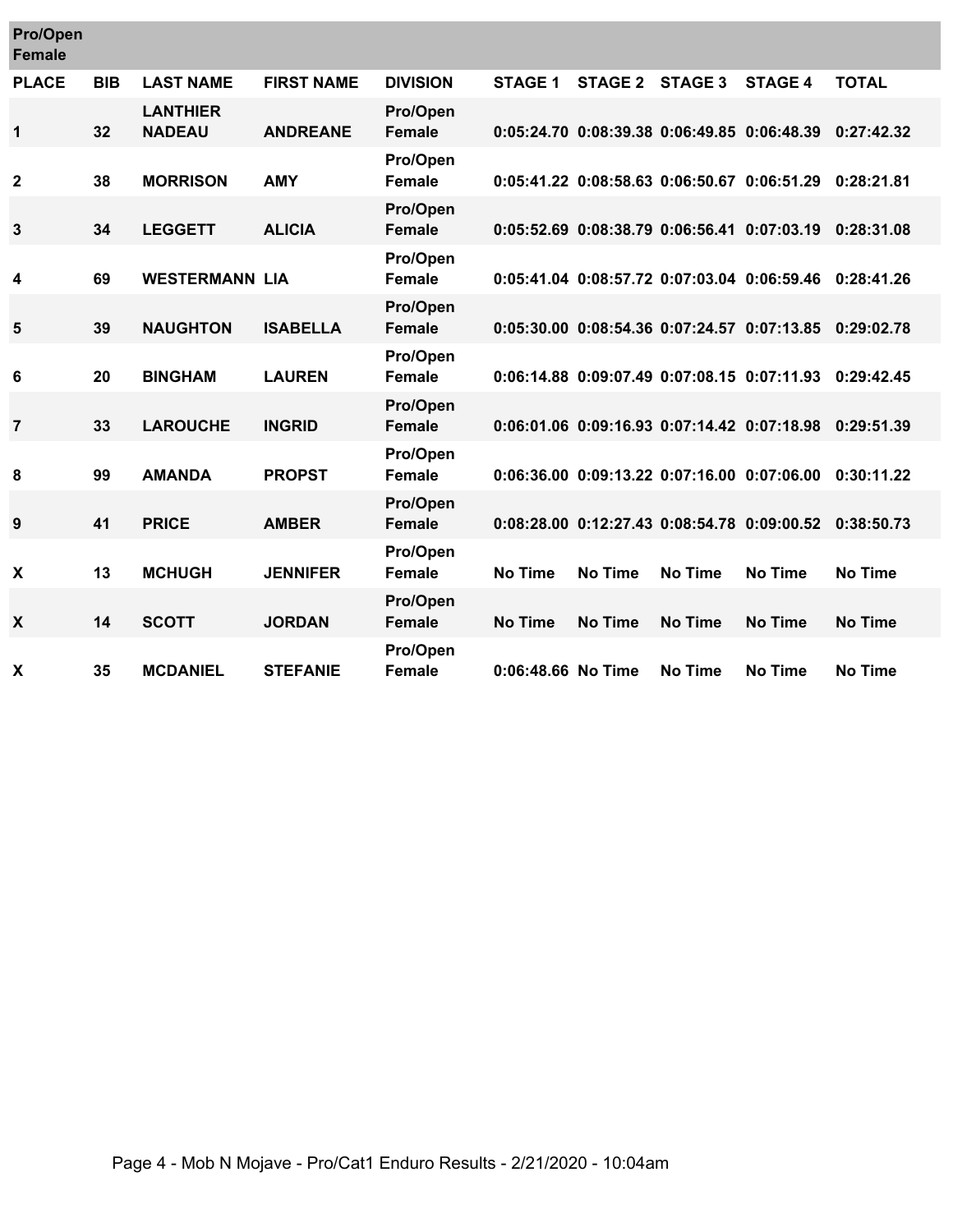| Cat-1 M<br>$15-18$ |            |                          |                   |                                                           |                |                 |                |                |                |
|--------------------|------------|--------------------------|-------------------|-----------------------------------------------------------|----------------|-----------------|----------------|----------------|----------------|
| <b>PLACE</b>       | <b>BIB</b> | <b>LAST NAME</b>         | <b>FIRST NAME</b> | <b>DIVISION</b>                                           | <b>STAGE 1</b> | STAGE 2 STAGE 3 |                | <b>STAGE 4</b> | <b>TOTAL</b>   |
| $\mathbf{1}$       | 156        | <b>SNOW</b>              | <b>JAKOB</b>      | Cat-1 M 15-18 0:04:47.52 0:07:27.00 0:06:23.13 0:06:08.20 |                |                 |                |                | 0:24:45.85     |
| $\mathbf{2}$       | 152        | <b>POGGEMEYER GEORGE</b> |                   | Cat-1 M 15-18 0:04:57.31 0:07:33.61 0:06:18.51 0:06:12.88 |                |                 |                |                | 0:25:02.31     |
| 3                  | 142        | <b>KELLER</b>            | <b>JAKE</b>       | Cat-1 M 15-18 0:05:08.61 0:07:39.74 0:06:27.58 0:06:20.44 |                |                 |                |                | 0:25:36.37     |
| $\mathbf{3}$       | 122        | <b>COOK</b>              | <b>RYDER</b>      | Cat-1 M 15-18 0:04:57.34 0:07:43.98 0:06:28.85 0:06:26.20 |                |                 |                |                | 0:25:36.37     |
| 4                  | 145        | <b>MALDONADO</b>         | <b>MICHAEL</b>    | Cat-1 M 15-18 0:04:52.00 0:08:03.77 0:06:46.30 0:06:21.39 |                |                 |                |                | 0:26:03.46     |
| 5                  | 126        | <b>OCHOA</b>             | <b>TIMOTHY</b>    | Cat-1 M 15-18 0:05:27.74 0:07:46.80 0:06:27.38 0:06:37.97 |                |                 |                |                | 0:26:19.89     |
| 6                  | 133        | <b>DONNAWAY</b>          | <b>SIMON</b>      | Cat-1 M 15-18 0:05:16.91 0:08:10.72 0:06:33.95 0:06:49.12 |                |                 |                |                | 0:26:50.70     |
| 7                  | 154        | <b>PRITCHETT</b>         | <b>ANTHONY</b>    | Cat-1 M 15-18 0:05:36.02 0:08:23.15 0:06:38.35 0:06:28.87 |                |                 |                |                | 0:27:06.39     |
| 8                  | 166        | <b>BEASLEY</b>           | <b>MATTHEW</b>    | Cat-1 M 15-18 0:05:23.98 0:08:50.49 0:06:53.00 0:07:05.00 |                |                 |                |                | 0:28:12.47     |
| 9                  | 124        | <b>FISHER</b>            | JT                | Cat-1 M 15-18 0:06:12.67 0:08:19.56 0:06:56.00 0:06:51.74 |                |                 |                |                | 0:28:19.97     |
| 10                 | 128        | <b>THOMPSON</b>          | <b>WYATT</b>      | Cat-1 M 15-18 0:05:44.53 0:08:33.60 0:07:11.00 0:06:54.37 |                |                 |                |                | 0:28:23.50     |
| 11                 | 157        | <b>SPENCER</b>           | <b>CARSON</b>     | Cat-1 M 15-18 0:05:33.58 0:09:02.16 0:07:39.68 0:07:22.05 |                |                 |                |                | 0:29:37.47     |
| X                  | 123        | <b>FISHER</b>            | <b>BRANDON</b>    | <b>Cat-1 M 15-18 No Time</b>                              |                | <b>No Time</b>  | <b>No Time</b> | <b>No Time</b> | <b>No Time</b> |
| X                  | 138        | <b>HELLY</b>             | <b>JOHNATHAN</b>  | <b>Cat-1 M 15-18 No Time</b>                              |                | <b>No Time</b>  | <b>No Time</b> | No Time        | <b>No Time</b> |
| X                  | 146        | <b>MARKEWITZ</b>         | <b>JULIEN</b>     | <b>Cat-1 M 15-18 No Time</b>                              |                | <b>No Time</b>  | <b>No Time</b> | <b>No Time</b> | <b>No Time</b> |
|                    |            |                          |                   |                                                           |                |                 |                |                |                |
| Cat-1 M<br>19-29   |            |                          |                   |                                                           |                |                 |                |                |                |
| <b>PLACE</b>       | <b>BIB</b> | <b>LAST NAME</b>         | <b>FIRST NAME</b> | <b>DIVISION</b>                                           | <b>STAGE 1</b> | <b>STAGE 2</b>  | <b>STAGE 3</b> | <b>STAGE 4</b> | <b>TOTAL</b>   |
| $\mathbf{1}$       | 137        | <b>HAKALA</b>            | <b>JAYDEN</b>     | Cat-1 M 19-29 0:06:26.06 0:07:47.62 0:06:00.31 0:06:18.96 |                |                 |                |                | 0:26:32.95     |
| $\mathbf{2}$       | 169        | <b>DURYEE</b>            | <b>JUSTIN</b>     | Cat-1 M 19-29 0:05:44.25 0:08:29.58 0:06:42.00 0:06:39.00 |                |                 |                |                | 0:27:34.83     |

| 3               | 215 | <b>CAREY</b>           | <b>JORDAN</b> | Cat-1 M 19-29 0:05:49.06 0:08:35.57 0:07:07.30 0:07:07.79 0:28:39.72 |  |         |         |         |
|-----------------|-----|------------------------|---------------|----------------------------------------------------------------------|--|---------|---------|---------|
|                 |     | <b>PALMER-LEGE</b>     |               |                                                                      |  |         |         |         |
| 4               | 151 | - R                    | <b>DREW</b>   | Cat-1 M 19-29 0:06:05.00 0:08:44.64 0:06:51.42 0:07:00.30 0:28:41.36 |  |         |         |         |
| $5\phantom{.0}$ | 134 | <b>DUBILIER</b>        | <b>TATE</b>   | Cat-1 M 19-29 0:06:04.00 0:09:39.09 0:06:43.64 0:06:48.73 0:29:15.46 |  |         |         |         |
| 6               | 141 | <b>KATZENSTEIN ELI</b> |               | Cat-1 M 19-29 0:06:52.24 0:08:51.17 0:06:30.00 0:07:07.21 0:29:20.62 |  |         |         |         |
| $\overline{7}$  | 136 | <b>FIENE</b>           | <b>COLE</b>   | Cat-1 M 19-29 0:06:13.00 0:09:02.16 0:07:08.00 0:07:02.82 0:29:25.98 |  |         |         |         |
| 8               | 149 | <b>MOOREHEAD</b>       | <b>KORBIN</b> | Cat-1 M 19-29 0:06:54.43 0:09:04.11 0:07:08.87 0:07:10.32 0:30:17.73 |  |         |         |         |
| X               | 198 | <b>CHAVEZ</b>          | <b>MANNY</b>  | Cat-1 M 19-29 0:06:32.24 No Time                                     |  | No Time | No Time | No Time |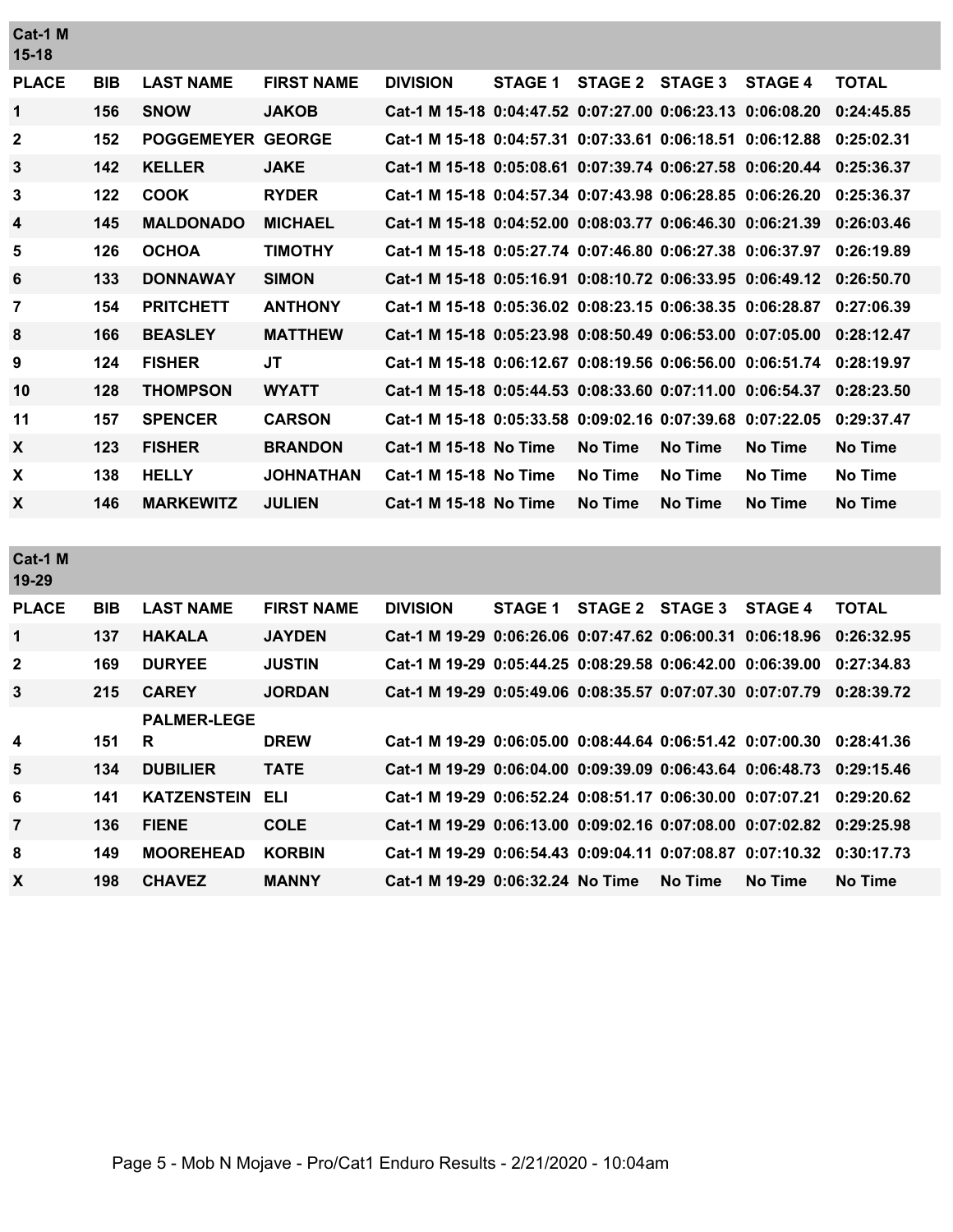| Cat-1 M<br>30-39 |            |                                    |                   |                                                                      |                |                 |                |                                             |              |
|------------------|------------|------------------------------------|-------------------|----------------------------------------------------------------------|----------------|-----------------|----------------|---------------------------------------------|--------------|
| <b>PLACE</b>     | <b>BIB</b> | <b>LAST NAME</b>                   | <b>FIRST NAME</b> | <b>DIVISION</b>                                                      | <b>STAGE 1</b> | STAGE 2 STAGE 3 |                | <b>STAGE 4</b>                              | <b>TOTAL</b> |
| $\mathbf 1$      | 140        | <b>JONDLE</b>                      | <b>RILEY</b>      | Cat-1 M 30-39 0:05:45.82 0:08:24.23 0:06:47.53 0:06:43.68            |                |                 |                |                                             | 0:27:41.26   |
| 2                | 52         | <b>BLOSS</b>                       | <b>KENNY</b>      | Cat-1 M 30-39 0:04:50.40 0:08:49.00 0:06:59.00 0:07:05.00            |                |                 |                |                                             | 0:27:43.40   |
| 3                | 159        | <b>TROY</b>                        | <b>JAKE</b>       | Cat-1 M 30-39 0:05:40.33 0:08:49.46 0:06:52.90 0:07:09.11            |                |                 |                |                                             | 0:28:31.80   |
| 4                | 132        | <b>DODD</b>                        | <b>JASON</b>      | Cat-1 M 30-39 0:06:48.76 0:08:28.78 0:06:30.11 0:06:51.69            |                |                 |                |                                             | 0:28:39.34   |
| 5                | 177        | <b>GREER</b>                       | <b>STEWART</b>    | Cat-1 M 30-39 0:06:04.55 0:09:28.39 0:07:22.00 0:07:23.00            |                |                 |                |                                             | 0:30:17.94   |
| 6                | 139        | <b>HERKEWITZ</b>                   | <b>STEFAN</b>     | Cat-1 M 30-39 0:07:16.02 0:09:47.70 0:07:33.81 0:07:32.81            |                |                 |                |                                             | 0:32:10.34   |
| Cat-1 F<br>30-39 |            |                                    |                   |                                                                      |                |                 |                |                                             |              |
| <b>PLACE</b>     | <b>BIB</b> | <b>LAST NAME</b>                   | <b>FIRST NAME</b> | <b>DIVISION</b>                                                      | <b>STAGE 1</b> | STAGE 2 STAGE 3 |                | <b>STAGE 4</b>                              | <b>TOTAL</b> |
| $\mathbf{1}$     | 143        | <b>KREBS</b>                       | <b>KASSIOPIA</b>  | Cat-1 F 30-39                                                        |                |                 |                | 0:09:59.00 0:12:05.65 0:08:44.06 0:08:25.55 | 0:39:14.26   |
| Cat-1 M<br>40-49 |            |                                    |                   |                                                                      |                |                 |                |                                             |              |
| <b>PLACE</b>     | <b>BIB</b> | <b>LAST NAME</b>                   | <b>FIRST NAME</b> | <b>DIVISION</b>                                                      | <b>STAGE 1</b> | STAGE 2 STAGE 3 |                | <b>STAGE 4</b>                              | <b>TOTAL</b> |
| 1                | 127        | <b>QUIOCHO</b>                     | <b>JUSTUS</b>     | Cat-1 M 40-49 0:05:16.40 0:08:37.66 0:06:30.46 0:06:11.03            |                |                 |                |                                             | 0:26:35.55   |
| $\mathbf{2}$     | 144        | <b>LUDDY</b>                       | <b>BENJAMIN</b>   | Cat-1 M 40-49 0:05:27.90 0:08:28.20 0:06:41.17 0:06:28.71            |                |                 |                |                                             | 0:27:05.98   |
| 3                | 131        | <b>DACOSTA</b>                     | <b>ED</b>         | Cat-1 M 40-49 0:05:47.00 0:08:00.45 0:06:47.00 0:06:48.56            |                |                 |                |                                             | 0:27:23.01   |
| 4                | 155        | <b>SIMARD</b>                      | <b>KEVIN</b>      | Cat-1 M 40-49 0:05:10.30 0:08:39.07 0:06:54.46 0:07:04.37            |                |                 |                |                                             | 0:27:48.20   |
| 5                | 188        | <b>MULLEN</b>                      | <b>JASON</b>      | Cat-1 M 40-49 0:06:00.60 0:08:16.47 0:06:42.00 0:07:00.12            |                |                 |                |                                             | 0:27:59.19   |
| 6                | 158        | <b>TORRES DE</b><br><b>LA ROSA</b> | <b>MANUEL</b>     | Cat-1 M 40-49 0:05:54.00 0:08:52.00 0:07:01.22 0:07:10.37            |                |                 |                |                                             | 0:28:57.59   |
| 7                | 171        | <b>VILLEGAS</b>                    | <b>JOSE</b>       | Cat-1 M 40-49 0:06:59.60 0:08:31.01 0:06:49.00 0:06:43.00            |                |                 |                |                                             | 0:29:02.61   |
| 8                | 125        | <b>HORAK</b>                       | IAN               | Cat-1 M 40-49 0:06:14.10 0:08:55.37 0:07:07.83 0:07:05.31 0:29:22.61 |                |                 |                |                                             |              |
| 9                | 153        | <b>PRITCHETT</b>                   | <b>JON</b>        | Cat-1 M 40-49 0:05:59.50 0:09:08.81 0:07:22.09 0:07:05.89 0:29:36.29 |                |                 |                |                                             |              |
| 10               | 147        | <b>MARTINEZ</b><br><b>GALLARDO</b> | <b>JAVIER</b>     | Cat-1 M 40-49 0:06:15.60 0:09:16.19 0:07:26.59 0:07:11.91            |                |                 |                |                                             | 0:30:10.29   |
| 11               | 150        | <b>NAVARRETE</b>                   | <b>ERICK</b>      | Cat-1 M 40-49 0:06:30.10 0:10:18.23 0:07:27.46 0:07:19.48            |                |                 |                |                                             | 0:31:35.27   |
| 12               | 148        | <b>MATA</b><br><b>RODRIGUEZ</b>    | <b>GUSTAVO</b>    | Cat-1 M 40-49 0:10:59.30 0:11:59.35 0:08:57.89 0:08:45.18            |                |                 |                |                                             | 0:40:41.72   |
| X                | 129        | <b>ANDREASEN</b>                   | <b>CHRIS</b>      | <b>Cat-1 M 40-49 No Time</b>                                         |                | <b>No Time</b>  | <b>No Time</b> | <b>No Time</b>                              | No Time      |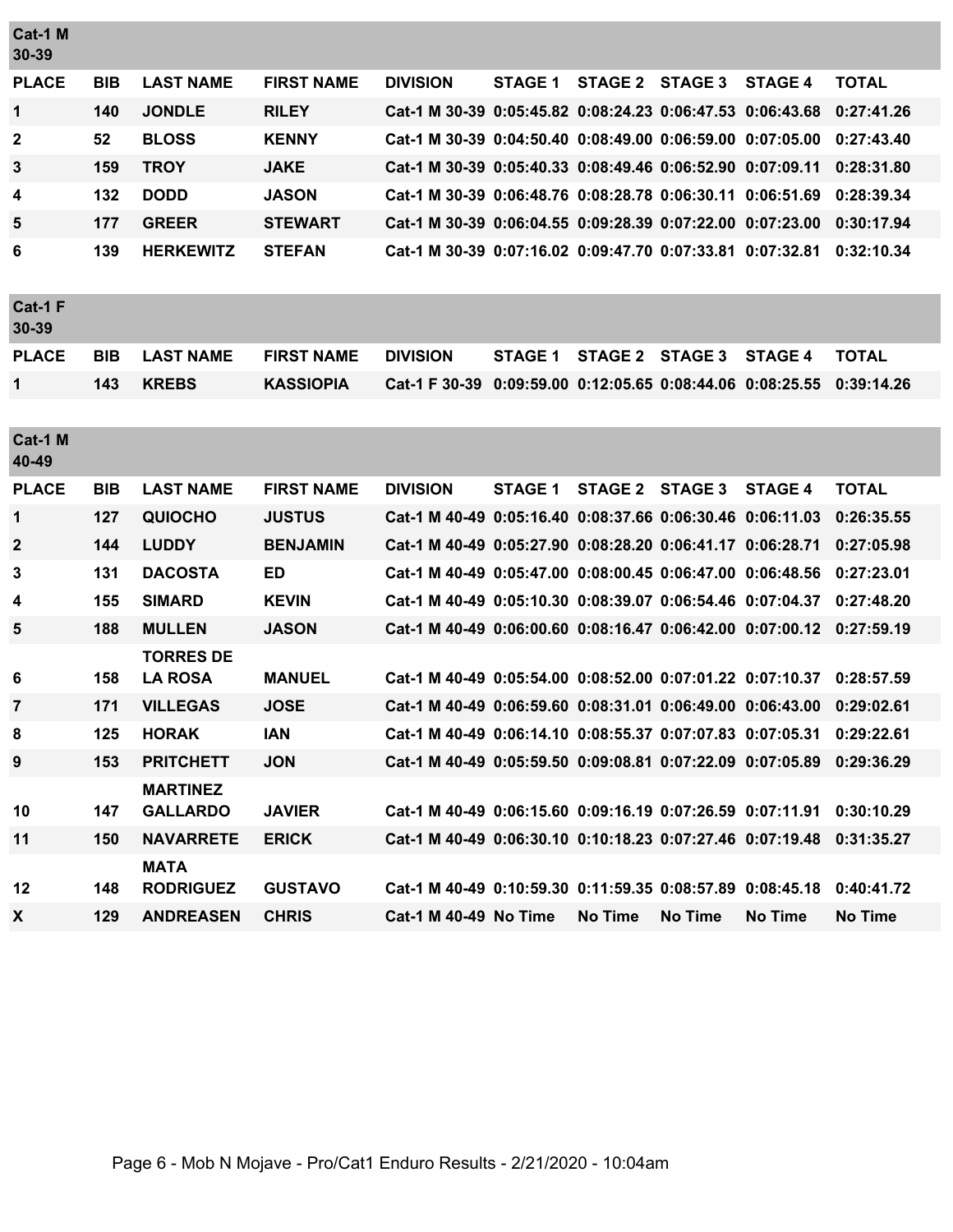| Cat-1 M<br>50-59   |            |                        |                   |                                                           |                |                 |                                  |                |                |
|--------------------|------------|------------------------|-------------------|-----------------------------------------------------------|----------------|-----------------|----------------------------------|----------------|----------------|
| <b>PLACE</b>       | <b>BIB</b> | <b>LAST NAME</b>       | <b>FIRST NAME</b> | <b>DIVISION</b>                                           | <b>STAGE 1</b> | <b>STAGE 2</b>  | <b>STAGE 3</b>                   | <b>STAGE 4</b> | <b>TOTAL</b>   |
| 1                  | 130        | <b>BICKEL</b>          | <b>THORN</b>      | Cat-1 M 50-59 0:06:25.30 0:09:14.00 0:07:09.94 0:07:03.32 |                |                 |                                  |                | 0:29:52.56     |
| 2                  | 191        | <b>MALDONADO</b>       | <b>NELSON</b>     | Cat-1 M 50-59 0:06:21.40 0:09:27.87 0:07:24.00 0:07:21.00 |                |                 |                                  |                | 0:30:34.27     |
| Cat-2 M<br>$15-18$ |            |                        |                   |                                                           |                |                 |                                  |                |                |
| <b>PLACE</b>       | <b>BIB</b> | <b>LAST NAME</b>       | <b>FIRST NAME</b> | <b>DIVISION</b>                                           |                | STAGE 2 STAGE 3 |                                  | <b>STAGE 4</b> | <b>TOTAL</b>   |
| $\mathbf 1$        | 222        | <b>POLLARD</b>         | <b>VANN</b>       | Cat-2 M 15-18                                             |                |                 | 0:10:01.64 0:07:10.15 0:07:06.42 |                | 0:24:18.21     |
| $\mathbf{2}$       | 233        | <b>HEFFEL</b>          | <b>PARKER</b>     | Cat-2 M 15-18                                             |                |                 | 0:10:22.55 0:08:13.33 0:08:08.32 |                | 0:26:44.20     |
| X                  | 217        | <b>HUELSENBEC</b><br>Κ | <b>REID</b>       | Cat-2 M 15-18                                             |                | <b>No Time</b>  | <b>No Time</b>                   | <b>No Time</b> | <b>No Time</b> |
|                    |            |                        |                   |                                                           |                |                 |                                  |                |                |
| Cat-2 F<br>15-29   |            |                        |                   |                                                           |                |                 |                                  |                |                |
| <b>PLACE</b>       | <b>BIB</b> | <b>LAST NAME</b>       | <b>FIRST NAME</b> | <b>DIVISION</b>                                           |                | <b>STAGE 2</b>  | <b>STAGE 3</b>                   | <b>STAGE 4</b> | <b>TOTAL</b>   |
| X                  | 220        | <b>MILLER</b>          | <b>RILEY</b>      | Cat-2 F 15-29                                             |                | <b>No Time</b>  | <b>No Time</b>                   | <b>No Time</b> | <b>No Time</b> |
| X                  | 242        | <b>STEELE</b>          | <b>ZOE</b>        | Cat-2 F 15-29                                             |                | <b>No Time</b>  | <b>No Time</b>                   | <b>No Time</b> | <b>No Time</b> |
| Cat-2 M<br>19-29   |            |                        |                   |                                                           |                |                 |                                  |                |                |
| <b>PLACE</b>       | <b>BIB</b> | <b>LAST NAME</b>       | <b>FIRST NAME</b> | <b>DIVISION</b>                                           |                | STAGE 2 STAGE 3 |                                  | <b>STAGE 4</b> | <b>TOTAL</b>   |
| 1                  | 218        | <b>JOHNSON</b>         | <b>JACOB</b>      | Cat-2 M 19-29                                             |                |                 | 0:07:47.48 0:06:25.56 0:06:17.58 |                | 0:20:30.62     |
| $\mathbf{2}$       | 255        | <b>CHAVEZ</b>          | <b>JULIO</b>      | Cat-2 M 19-29                                             |                |                 | 0:09:18.23 0:07:26.00 0:07:28.00 |                | 0:24:12.23     |
| 3                  | 243        | <b>STOUT</b>           | <b>DYLAN</b>      | Cat-2 M 19-29                                             |                |                 | 0:09:24.55 0:07:35.59 0:07:34.44 |                | 0:24:34.58     |
| 4                  | 229        | <b>COOPER</b>          | <b>PATRICK</b>    | Cat-2 M 19-29                                             |                |                 | 0:09:42.94 0:07:28.71 0:07:26.90 |                | 0:24:38.55     |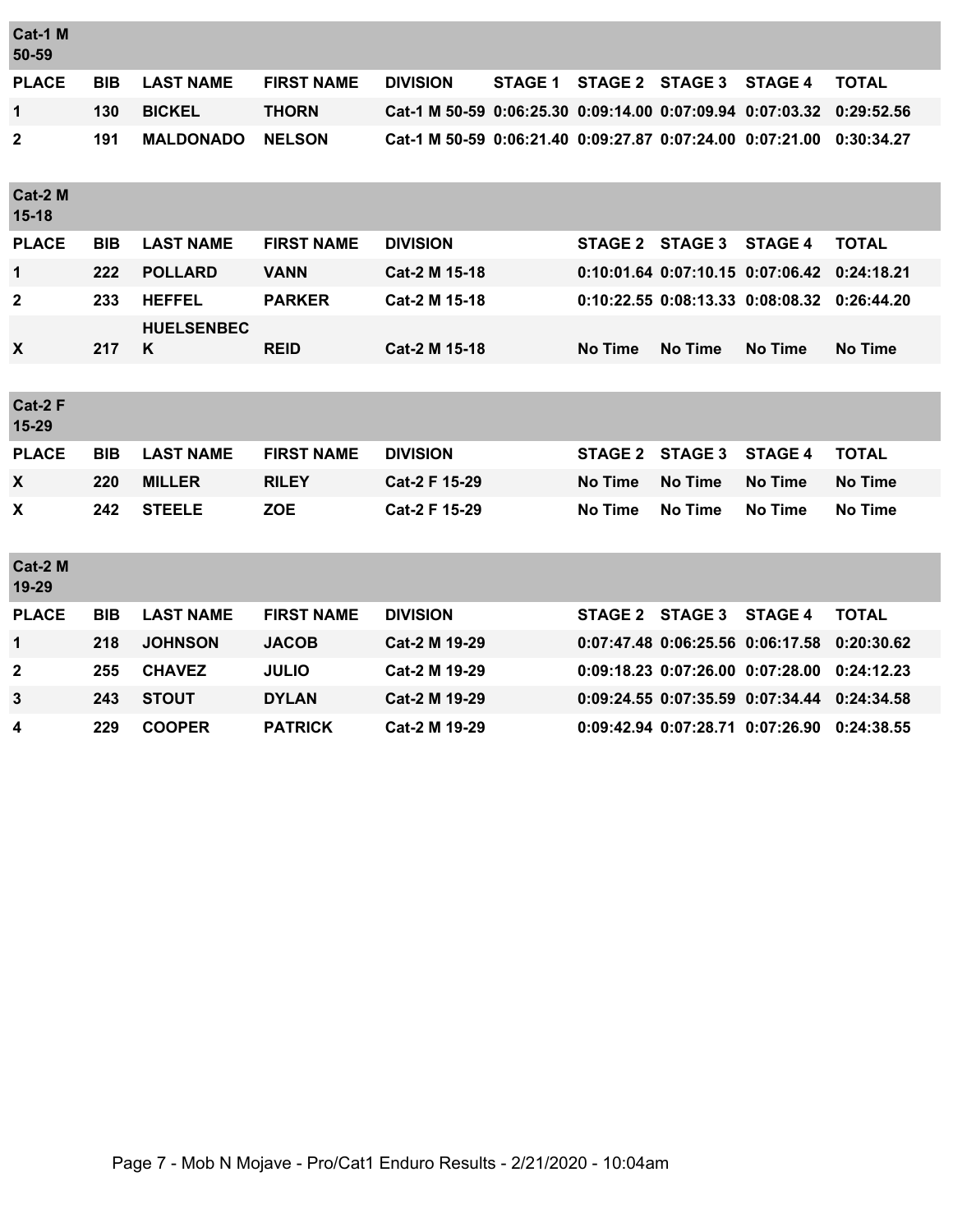| Cat-2 M<br>30-39          |            |                  |                                  |                 |                |                                  |                |                |
|---------------------------|------------|------------------|----------------------------------|-----------------|----------------|----------------------------------|----------------|----------------|
| <b>PLACE</b>              | <b>BIB</b> | <b>LAST NAME</b> | <b>FIRST NAME</b>                | <b>DIVISION</b> | <b>STAGE 2</b> | <b>STAGE 3</b>                   | <b>STAGE 4</b> | <b>TOTAL</b>   |
| 1                         | 135        | <b>FAULKNER</b>  | <b>CHRISTOPHER Cat-2 M 30-39</b> |                 |                | 0:08:39.98 0:06:50.39 0:06:58.51 |                | 0:22:28.88     |
| 2                         | 244        | <b>TRAN</b>      | <b>TIM</b>                       | Cat-2 M 30-39   |                | 0:08:44.83 0:06:57.26 0:07:07.06 |                | 0:22:49.15     |
| $\mathbf{3}$              | 238        | <b>PELAEZ</b>    | <b>JULIO</b>                     | Cat-2 M 30-39   |                | 0:08:55.31 0:06:54.01 0:07:01.52 |                | 0:22:50.84     |
| 4                         | 236        | <b>LIVERMORE</b> | <b>BRANDON</b>                   | Cat-2 M 30-39   |                | 0:09:20.79 0:07:14.42 0:07:15.65 |                | 0:23:50.86     |
| 5                         | 227        | <b>CLEVENGER</b> | <b>AJ</b>                        | Cat-2 M 30-39   |                | 0:09:12.40 0:07:17.64 0:07:24.01 |                | 0:23:54.05     |
| 6                         | 228        | <b>COLIS</b>     | <b>JESUS</b>                     | Cat-2 M 30-39   |                | 0:09:19.22 0:07:24.82 0:07:36.36 |                | 0:24:20.40     |
| $\overline{7}$            | 216        | <b>HENTZ</b>     | <b>CHRIS</b>                     | Cat-2 M 30-39   |                | 0:09:17.61 0:07:40.73 0:07:24.19 |                | 0:24:22.53     |
| 8                         | 240        | <b>SANCHEZ</b>   | <b>OMAR</b>                      | Cat-2 M 30-39   |                | 0:10:31.85 0:08:03.85 0:07:48.99 |                | 0:26:24.69     |
| 9                         | 237        | <b>OLSON</b>     | <b>BRANDON</b>                   | Cat-2 M 30-39   |                | 0:10:34.70 0:08:03.66 0:07:55.17 |                | 0:26:33.53     |
| X                         | 239        | <b>RAY</b>       | <b>JEREMY</b>                    | Cat-2 M 30-39   | <b>No Time</b> | <b>No Time</b>                   | <b>No Time</b> | No Time        |
| Cat-2 F<br>30-39          |            |                  |                                  |                 |                |                                  |                |                |
| <b>PLACE</b>              | <b>BIB</b> | <b>LAST NAME</b> | <b>FIRST NAME</b>                | <b>DIVISION</b> | <b>STAGE 2</b> | <b>STAGE 3</b>                   | <b>STAGE 4</b> | <b>TOTAL</b>   |
| X                         | 232        | <b>HAYSSEN</b>   | <b>TORY</b>                      | Cat-2 F 30-39   | <b>No Time</b> | <b>No Time</b>                   | No Time        | <b>No Time</b> |
|                           |            |                  |                                  |                 |                |                                  |                |                |
| Cat-2 M<br>40-49          |            |                  |                                  |                 |                |                                  |                |                |
| <b>PLACE</b>              | <b>BIB</b> | <b>LAST NAME</b> | <b>FIRST NAME</b>                | <b>DIVISION</b> | <b>STAGE 2</b> | <b>STAGE 3</b>                   | <b>STAGE 4</b> | <b>TOTAL</b>   |
| 1                         | 235        | <b>JOY</b>       | <b>BRALY</b>                     | Cat-2 M 40-49   |                | 0:07:36.00 0:06:50.19 0:06:36.00 |                | 0:21:02.19     |
| $\mathbf 2$               | 245        | <b>UTT</b>       | <b>LARS</b>                      | Cat-2 M 40-49   |                | 0:08:06.05 0:06:31.58 0:06:33.40 |                | 0:21:11.03     |
| 3                         | 225        | <b>BOYETT</b>    | <b>ALAN</b>                      | Cat-2 M 40-49   |                | 0:08:39.45 0:06:50.95 0:06:59.52 |                | 0:22:29.92     |
| 4                         | 230        | <b>DICKMAN</b>   | <b>BEN</b>                       | Cat-2 M 40-49   |                | 0:08:45.72 0:07:06.75 0:06:53.34 |                | 0:22:45.81     |
| 5                         | 224        | <b>BARKER</b>    | <b>JEFF</b>                      | Cat-2 M 40-49   |                | 0:08:49.54 0:06:55.47 0:07:04.55 |                | 0:22:49.56     |
| X                         | 219        | <b>MILLER</b>    | <b>ERIC</b>                      | Cat-2 M 40-49   | <b>No Time</b> | No Time                          | <b>No Time</b> | No Time        |
| <b>Cat-2-3 F</b><br>$40+$ |            |                  |                                  |                 |                |                                  |                |                |
| <b>PLACE</b>              | <b>BIB</b> | <b>LAST NAME</b> | <b>FIRST NAME</b>                | <b>DIVISION</b> | <b>STAGE 2</b> | <b>STAGE 3</b>                   | <b>STAGE 4</b> | <b>TOTAL</b>   |
| X                         | 223        | <b>RESEIGNE</b>  | <b>JACKIE</b>                    | Cat-2-3 F 40+   | <b>No Time</b> | No Time                          | <b>No Time</b> | <b>No Time</b> |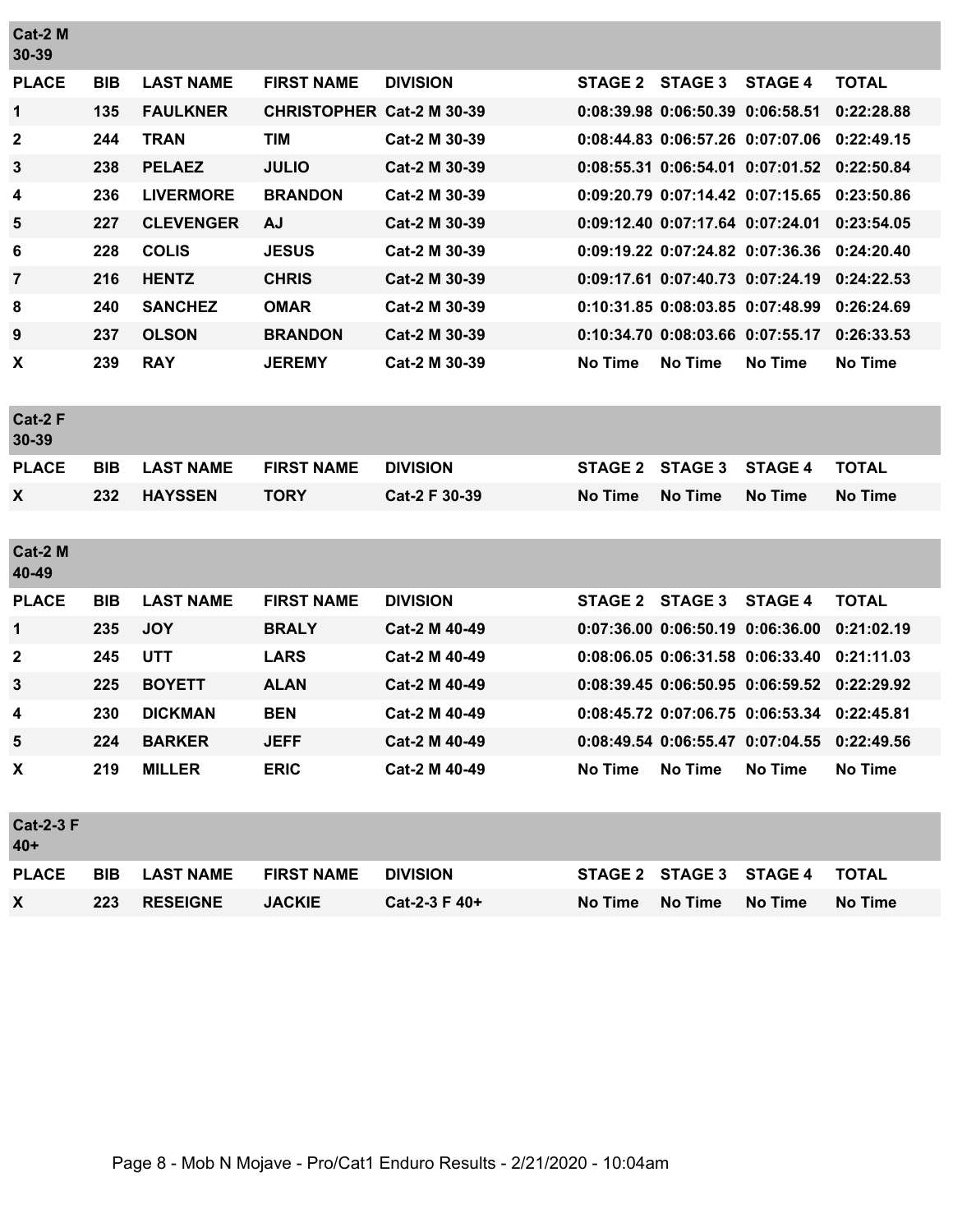| <b>Cat-2-3 M</b><br>$50+$ |            |                  |                   |                 |                |                                  |                |                |
|---------------------------|------------|------------------|-------------------|-----------------|----------------|----------------------------------|----------------|----------------|
| <b>PLACE</b>              | <b>BIB</b> | <b>LAST NAME</b> | <b>FIRST NAME</b> | <b>DIVISION</b> | <b>STAGE 2</b> | <b>STAGE 3</b>                   | <b>STAGE 4</b> | <b>TOTAL</b>   |
| 1                         | 226        | <b>CHALLONER</b> | <b>MARK</b>       | Cat-2-3 M 50+   |                | 0:08:59.60 0:07:00.07 0:07:24.95 |                | 0:23:24.62     |
| $\mathbf{2}$              | 231        | <b>GEHRING</b>   | <b>ROGER</b>      | Cat-2-3 M 50+   |                | 0:10:25.76 0:06:51.43 0:06:51.88 |                | 0:24:09.07     |
| 3                         | 234        | <b>JAQUETTE</b>  | <b>JIM</b>        | Cat-2-3 M 50+   |                | 0:09:43.70 0:07:23.01 0:07:30.70 |                | 0:24:37.41     |
| 4                         | 241        | <b>SPENCER</b>   | <b>STEVE</b>      | Cat-2-3 M 50+   |                | 0:09:47.94 0:07:52.45 0:07:50.93 |                | 0:25:31.32     |
| Cat-3 M<br>$15-18$        |            |                  |                   |                 |                |                                  |                |                |
| <b>PLACE</b>              | <b>BIB</b> | <b>LAST NAME</b> | <b>FIRST NAME</b> | <b>DIVISION</b> | <b>STAGE 2</b> | <b>STAGE 3</b>                   | <b>STAGE 4</b> | <b>TOTAL</b>   |
| 1                         | 366        | <b>BLANCHARD</b> | <b>LOGAN</b>      | Cat-3 M 15-18   |                | 0:09:07.70 0:07:06.00 0:07:00.10 |                | 0:23:13.80     |
| $\mathbf{2}$              | 322        | <b>TOBIN</b>     | <b>JAKE</b>       | Cat-3 M 15-18   |                | 0:09:09.91 0:07:02.65 0:07:22.24 |                | 0:23:34.80     |
| 3                         | 315        | <b>CALL</b>      | <b>BENTON</b>     | Cat-3 M 15-18   |                | 0:10:41.00 0:08:10.46 0:07:59.32 |                | 0:26:50.78     |
| 4                         | 317        | <b>LIVERMORE</b> | <b>COLLIN</b>     | Cat-3 M 15-18   |                | 0:11:15.31 0:07:48.00 0:08:01.65 |                | 0:27:04.96     |
| Cat-3 F<br>15-29          |            |                  |                   |                 |                |                                  |                |                |
| <b>PLACE</b>              | <b>BIB</b> | <b>LAST NAME</b> | <b>FIRST NAME</b> | <b>DIVISION</b> | <b>STAGE 2</b> | <b>STAGE 3</b>                   | <b>STAGE 4</b> | <b>TOTAL</b>   |
| X                         | 318        | <b>MATTHEWS</b>  | <b>MICHELLE</b>   | Cat-3 F 15-29   | <b>No Time</b> | No Time                          | No Time        | <b>No Time</b> |
|                           |            |                  |                   |                 |                |                                  |                |                |

| Cat-3 M<br>19-29 |            |                  |                   |                 |                |                |                                        |              |
|------------------|------------|------------------|-------------------|-----------------|----------------|----------------|----------------------------------------|--------------|
| <b>PLACE</b>     | <b>BIB</b> | <b>LAST NAME</b> | <b>FIRST NAME</b> | <b>DIVISION</b> | <b>STAGE 2</b> | <b>STAGE 3</b> | <b>STAGE 4</b>                         | <b>TOTAL</b> |
| $\mathbf{1}$     | 321        | <b>STRONES</b>   | <b>KAELAN</b>     | Cat-3 M 19-29   |                |                | 0:08:58.73 0:07:11.02 0:07:19.77       | 0:23:29.52   |
| $\mathbf{2}$     | 314        | <b>BOOTH</b>     | <b>JAMES</b>      | Cat-3 M 19-29   |                |                | 0:10:09.09 0:07:54.74 0:07:41.75       | 0:25:45.58   |
| $\mathbf{3}$     | 323        | <b>TYLER</b>     | <b>JACOB</b>      | Cat-3 M 19-29   |                |                | $0:12:30.00$ $0:09:24.20$ $0:09:06.66$ | 0:31:00.86   |
| X                | 316        | <b>FRANEK</b>    | <b>TYLER</b>      | Cat-3 M 19-29   | <b>No Time</b> | <b>No Time</b> | No Time                                | No Time      |
| Cat-3 M<br>30-39 |            |                  |                   |                 |                |                |                                        |              |
| <b>PLACE</b>     | <b>BIB</b> | <b>LAST NAME</b> | <b>FIRST NAME</b> | <b>DIVISION</b> | <b>STAGE 2</b> | <b>STAGE 3</b> | <b>STAGE 4</b>                         | <b>TOTAL</b> |
| $\mathbf 1$      | 345        | <b>MCCLAIN</b>   | <b>AUSTIN</b>     | Cat-3 M 30-39   | 0:09:08        | 0:06:57        | 0:06:51                                | 0:22:56.16   |
| X                | 312        | <b>SEBESTYEN</b> | <b>KYLE</b>       | Cat-3 M 30-39   | <b>No Time</b> | No Time        | No Time                                | No Time      |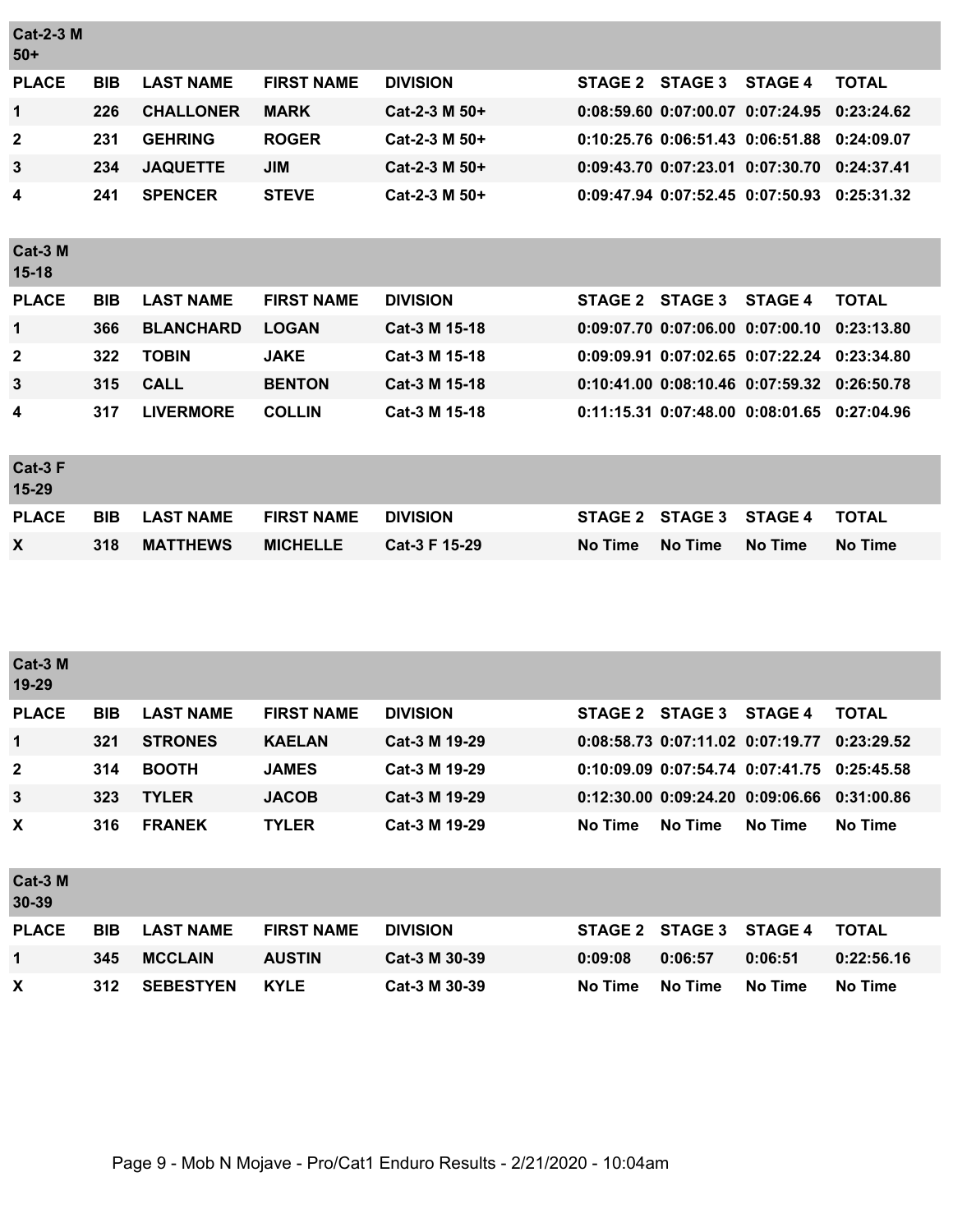| Cat-3 M<br>40-49         |            |                   |                   |                   |                |                                  |                       |                |
|--------------------------|------------|-------------------|-------------------|-------------------|----------------|----------------------------------|-----------------------|----------------|
| <b>PLACE</b>             | <b>BIB</b> | <b>LAST NAME</b>  | <b>FIRST NAME</b> | <b>DIVISION</b>   | <b>STAGE 2</b> | <b>STAGE 3</b>                   | <b>STAGE 4</b>        | <b>TOTAL</b>   |
| 1                        | 336        | <b>BECKER</b>     | <b>MICHAEL</b>    | Cat-3 M 40-49     |                | 0:10:00.00 0:07:00.60 0:07:51.00 |                       | 0:24:51.60     |
| $\mathbf 2$              | 319        | <b>SEXTON</b>     | <b>CHRIS</b>      | Cat-3 M 40-49     |                | 0:09:59.78 0:07:48.44 0:07:50.39 |                       | 0:25:38.61     |
| 3                        | 333        | <b>KALTER</b>     | <b>JESSE</b>      | Cat-3 M 40-49     | 0:10:02        | 0:07:48                          | 0:07:52               | 0:25:42.01     |
| 4                        | 221        | <b>PHIPPS</b>     | <b>LOGAN</b>      | Cat-3 M 40-49     |                | 0:10:16.86 0:08:17.59 0:08:01.92 |                       | 0:26:36.37     |
| 5                        | 313        | <b>BENTON</b>     | <b>GREGG</b>      | Cat-3 M 40-49     |                | 0:09:58.00 0:08:36.46 0:08:55.47 |                       | 0:27:29.93     |
| 6                        | 320        | <b>SHUFFLER</b>   | <b>RANDY</b>      | Cat-3 M 40-49     |                | 0:11:01.05 0:08:13.69 0:08:17.28 |                       | 0:27:32.02     |
| X                        | 311        | <b>KALTER</b>     | <b>JESSE</b>      | Cat-3 M 40-49     | <b>No Time</b> | <b>No Time</b>                   | <b>No Time</b>        | <b>No Time</b> |
|                          |            |                   |                   |                   |                |                                  |                       |                |
| <b>Boys 6-10</b>         |            |                   |                   |                   |                |                                  |                       |                |
| <b>PLACE</b>             | <b>BIB</b> | <b>LAST NAME</b>  | <b>FIRST NAME</b> | <b>DIVISION</b>   | <b>STAGE 2</b> | <b>STAGE 3</b>                   | <b>STAGE 4</b>        | <b>TOTAL</b>   |
| X                        | 387        | <b>FORTIER</b>    | <b>JULES</b>      | <b>Boys 6-10</b>  | <b>No Time</b> | 0:24:59.80 0:19:17.31            |                       | <b>No Time</b> |
| X                        | 388        | <b>FORTIER</b>    | <b>ALBERT</b>     | <b>Boys 6-10</b>  | <b>No Time</b> |                                  | 0:13:54.57 0:12:57.40 | <b>No Time</b> |
| <b>Boys</b><br>$11 - 14$ |            |                   |                   |                   |                |                                  |                       |                |
| <b>PLACE</b>             | <b>BIB</b> | <b>LAST NAME</b>  | <b>FIRST NAME</b> | <b>DIVISION</b>   | <b>STAGE 2</b> | <b>STAGE 3</b>                   | <b>STAGE 4</b>        | <b>TOTAL</b>   |
| 1                        | 373        | <b>TAYLOR</b>     | <b>JACOB</b>      | <b>Boys 11-14</b> |                | 0:08:53.00 0:07:23.99 0:07:26.49 |                       | 0:23:43.48     |
| 2                        | 376        | <b>OCHOA</b>      | <b>MATTOX</b>     | <b>Boys 11-14</b> |                | 0:09:03.00 0:07:30.61 0:07:32.56 |                       | 0:24:06.17     |
| 3                        | 393        | <b>DICKMAN</b>    | <b>BRADY</b>      | <b>Boys 11-14</b> | 0:09:20        | 0:07:29                          | 0:07:32               | 0:24:21.00     |
| 4                        | 385        | <b>HUNT</b>       | <b>LANDON</b>     | <b>Boys 11-14</b> |                | 0:09:32.00 0:07:31.00 0:08:11.84 |                       | 0:25:14.84     |
| 5                        | 386        | <b>GOSNELL</b>    | <b>DEVIN</b>      | <b>Boys 11-14</b> |                | 0:10:03.00 0:08:00.81 0:07:50.81 |                       | 0:25:54.62     |
| 6                        | 375        | <b>PHIPPS</b>     | <b>COLLIN</b>     | <b>Boys 11-14</b> | 0:10:41        |                                  | 0:08:23.09 0:08:25.79 | 0:27:30.00     |
| $\overline{\mathbf{7}}$  | 78         | <b>TYLER</b>      | <b>JOSEPH</b>     | <b>Boys 11-14</b> | 0:10:05        | 0:09:53.00 0:10:06               |                       | 0:30:04.01     |
| X                        | 83         | <b>BOYETT</b>     | <b>LOGAN</b>      | <b>Boys 11-14</b> | <b>No Time</b> | 0:35:56                          | <b>No Time</b>        | <b>No Time</b> |
| $\pmb{\mathsf{X}}$       | 374        | <b>RICHARDSON</b> | <b>LIAM</b>       | <b>Boys 11-14</b> | <b>No Time</b> | <b>No Time</b>                   | No Time               | No Time        |